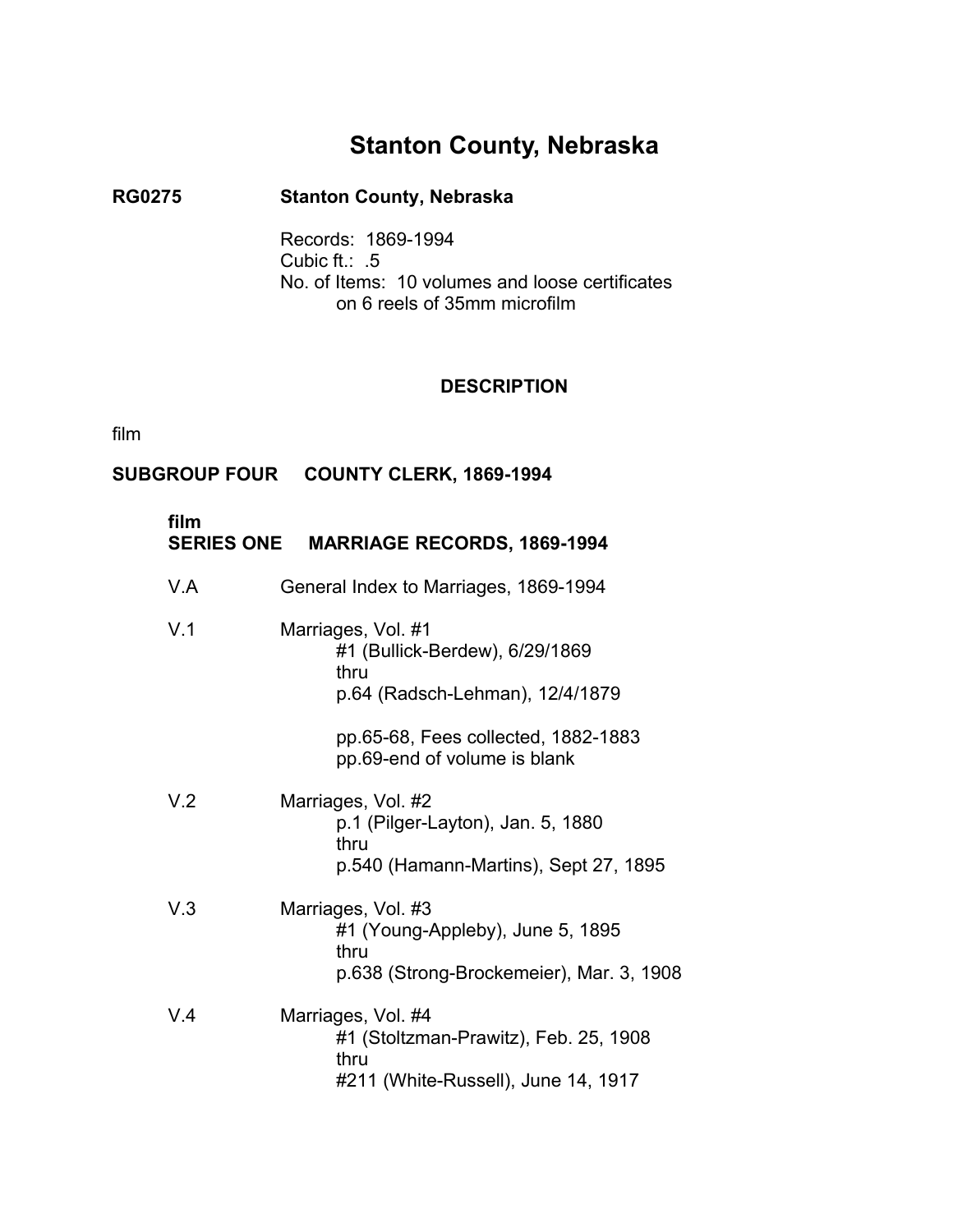film �

# **SUBGROUP FOUR COUNTY CLERK, 1869-1994**

| film | SERIES ONE MARRIAGE RECORDS, 1869-1994                                                                           |
|------|------------------------------------------------------------------------------------------------------------------|
| V.5  | Marriages, Vol. #5<br>p.1 (Burnham-Carson), June 20, 1917<br>thru<br>p.474 (Raabe-Barnett), July 25, 1923        |
|      | p.475 (Siebrasse-Nichols), July 29, 1925<br>thru<br>p.588 (Hansen-Taylor), June 1, 1927                          |
|      | NOTE: Marriages, 8/9/1923-5/30/1925 are<br>recorded in Book #6, pp. 1-44                                         |
| V.6  | Marriages, Vol. #6<br>p.1 (Carrico-Dreger), August 9, 1923<br>thru<br>p.44 (Hanak-Correll), June 30, 1925        |
|      | p.45 (Jarrett-Jones), June 1, 1927<br>thru<br>p.31 (Svenson-Spencer), July 6, 1937                               |
| V.7  | Marriages, Vol. #7<br>p.1 (Signor-Lehmann), August 3, 1937<br>thru<br>p.640 (Reuter-Hasenkamp), October 8, 1950  |
| V.8  | Marriages, Vol. #8<br>p.1 (Eckert-Chathan), October 5, 1950<br>thru<br>p.766 (Breitkreutz-Klima), June 21, 1974  |
| V.9  | Marriages, Vol. #9<br>p.1 (Suchan-Mastny), June 18, 1974<br>thru<br>p.434 (Miller-Blair), Feb. 20, 1987          |
| V.10 | Marriages, #53-87-00001 (Daum-Gillham), Feb. 4, 1987<br>thru<br>Marriages, #53-93-00220 (Thompson-Vorderstrasse) |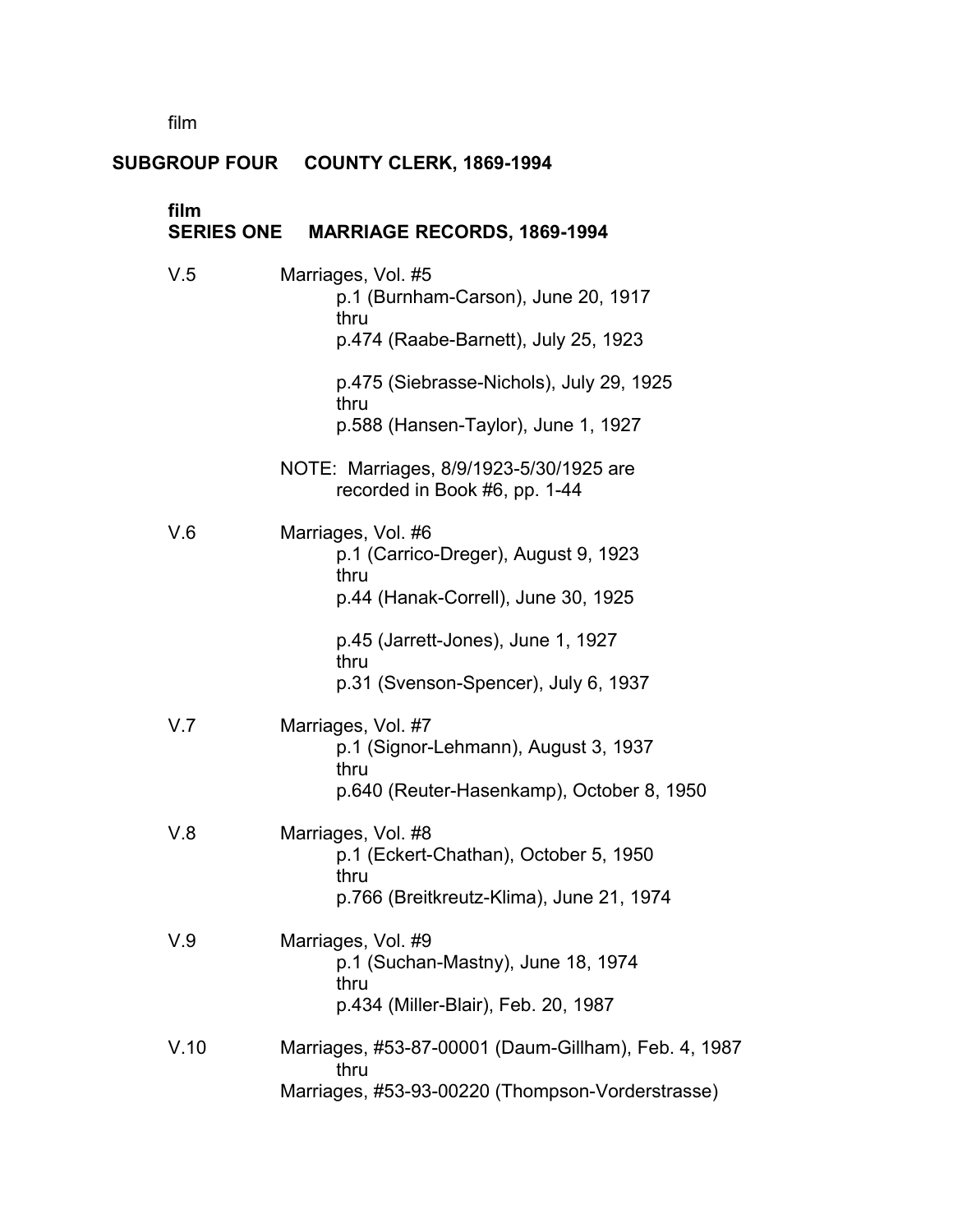December 17, 1993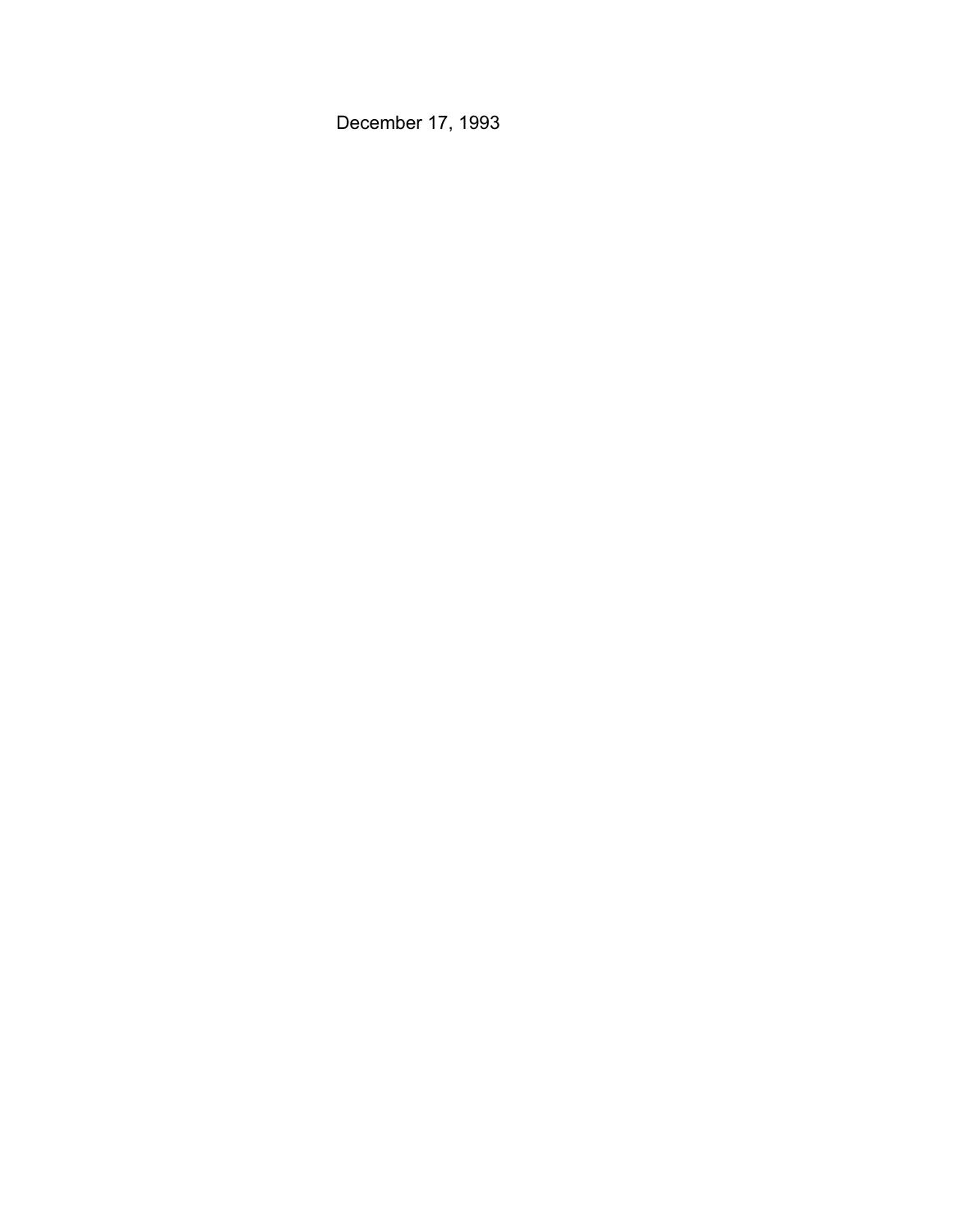film

# **SUBGROUP FOUR COUNTY CLERK, 1869-1994**

| film<br><b>SERIES ONE</b>                          | <b>MARRIAGE RECORDS - MICROFILM RECORD</b>                                                     |
|----------------------------------------------------|------------------------------------------------------------------------------------------------|
| Roll #1<br>911 images<br><b>GSU Project thru</b>   | Item #1 - Marriage Index, V.1, 1869-1994<br>Brides index "A" (1869-1987)                       |
| #26,750                                            | Item #4 - Marriages, Vol. #3 (1895-1908)<br>p.467 (Eastwood-Dexter), Mar. 24, 1905             |
| Roll #2<br>875 images<br><b>GSU Project thru</b>   | Item #1 - Marriages, Vol. #3 cont. (1905-1908)<br>p.466 (Simonton-Gordon), Mar. 13, 1905       |
| #26,751                                            | Item #3 - Marriages, Vol. #5 (1917-1927)<br>p.588 (Hansen-Taylor), June 1, 1927                |
| Roll #3<br>1413 images<br><b>GSU Project thru</b>  | Item #1 - Marriages, Vol. #6 (1923-1937)<br>p.1 (Carrico-Dieger), Aug. 9, 1923                 |
| #26,752                                            | Item #2 - Marriages, Vol. #7 (1937-1950)<br>p.640 (Reuter-Hasenkamp), Oct. 8, 1950             |
| Roll #4<br>1345 images<br><b>GSU Project thruf</b> | Item #1 - Marriages, Vol. #8 (1950-1974)<br>Index, and p.1 (Eckert-Chathan), Oct. 5, 1950      |
| #26,753                                            | Item #2 - Marriages, Vol. #9 (1974-1987)<br>p.434 (Miller-Blair), Feb. 20, 1987                |
| Roll #5<br>1333 images<br><b>GSU Project thru</b>  | Item #1 - Marriages, Vol. unnumbered (1987-1993)<br>53-87-00001 (Daum-Gillham), Feb. 4, 1987   |
| #26,754                                            | Item #1 - Marriages, Vol. unnumbered (1987-1993)<br>53-93-00220 (Thompson-Vorderstrasse), 1993 |